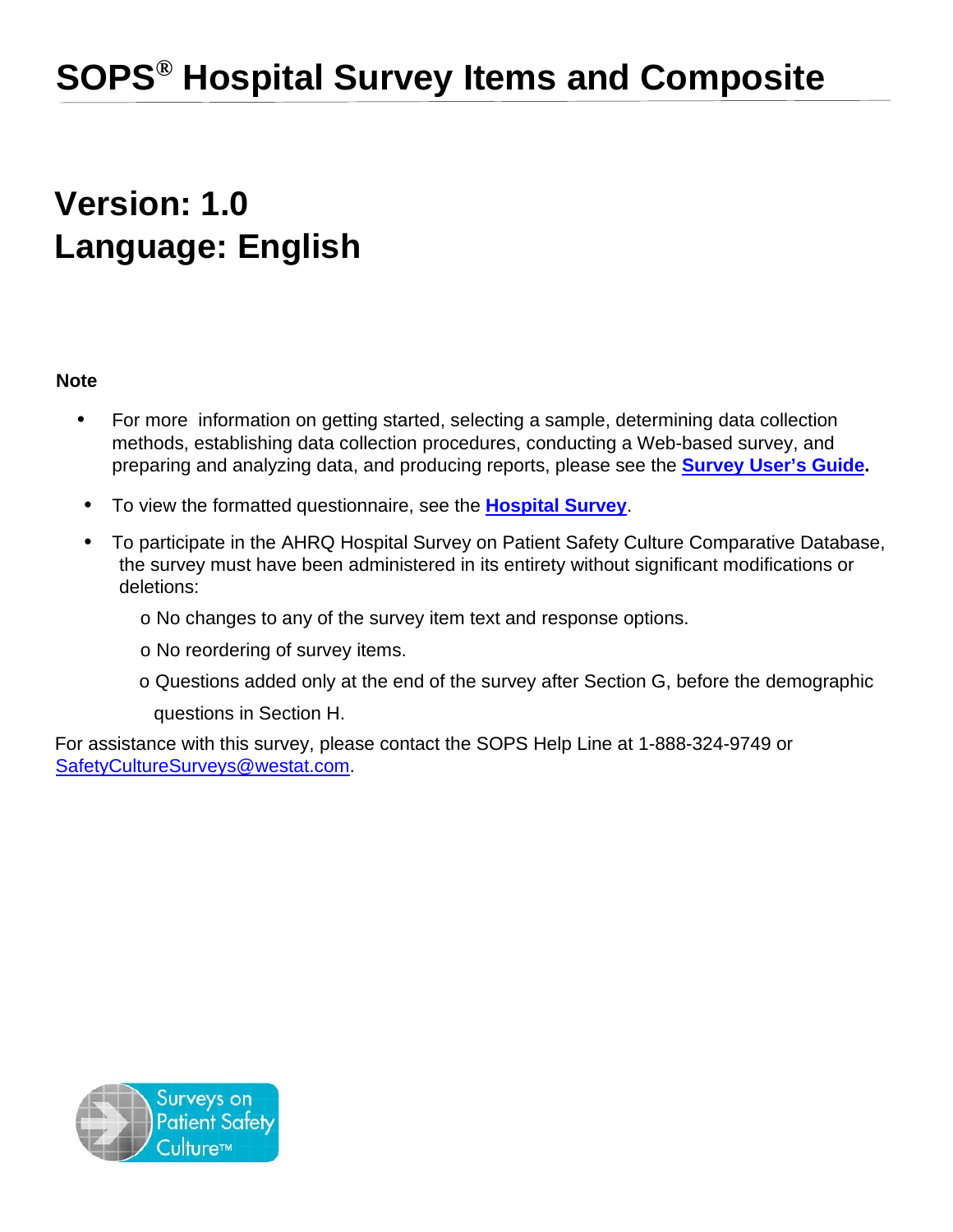# **Hospital Survey on Patient Safety Culture: Items and Composites**

In this document, the items in the Hospital Survey on Patient Safety Culture are grouped according to the safety culture composites they are intended to measure. The item's survey location is shown to the left of each item. Negatively worded items are indicated.

### **1. Teamwork Within Units**

(Strongly Disagree, Disagree, Neither Agree nor Disagree, Agree, Strongly Agree)

- A1. People support one another in this unit.
- A3. When a lot of work needs to be done quickly, we work together as a team to get the work done.
- A4. In this unit, people treat each other with respect.
- A11. When one area in this unit gets really busy, others help out.

# **2. Supervisor/Manager Expectations & Actions Promoting Patient Safety<sup>1</sup>**

(Strongly Disagree, Disagree, Neither Agree nor Disagree, Agree, Strongly Agree)

- B1. My supervisor/manager says a good word when he/she sees a job done according to established patient safety procedures.
- B2. My supervisor/manager seriously considers staff suggestions for improving patient safety.
- B3. Whenever pressure builds up, my supervisor/manager wants us to work faster, even if it means taking shortcuts. (negatively worded)
- B4. My supervisor/manager overlooks patient safety problems that happen over and over. (negatively worded)

### **3. Organizational Learning—Continuous Improvement**

(Strongly Disagree, Disagree, Neither Agree nor Disagree, Agree, Strongly Agree)

- A6. We are actively doing things to improve patient safety.
- A9. Mistakes have led to positive changes here.
- A13. After we make changes to improve patient safety, we evaluate their effectiveness.

# **4. Management Support for Patient Safety**

(Strongly Disagree, Disagree, Neither Agree nor Disagree, Agree, Strongly Agree)

- F1. Hospital management provides a work climate that promotes patient safety.
- F8. The actions of hospital management show that patient safety is a top priority.
- F9. Hospital management seems interested in patient safety only after an adverse event happens. (negatively worded)

 $1$  Adapted from Zohar (2000). A group-level model of safety climate: Testing the effect of group climate on microaccidents in manufacturing jobs. Journal of Applied Psychology, (85) 4, 587-596.

**Note:** Negatively worded questions should be reverse coded when calculating percent "positive" response, means, and composites.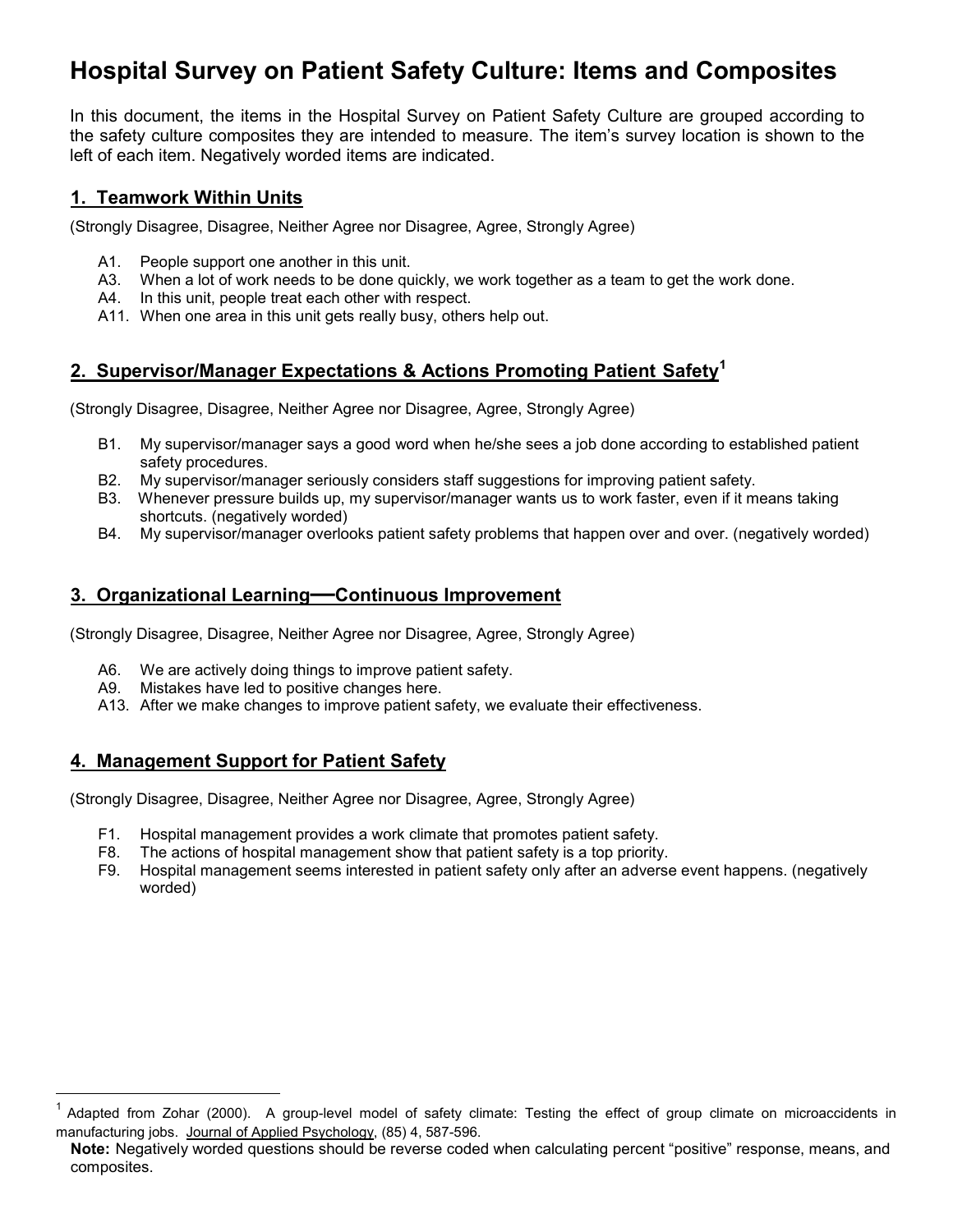# **5. Overall Perceptions of Patient Safety**

(Strongly Disagree, Disagree, Neither Agree nor Disagree, Agree, Strongly Agree)

- A15. Patient safety is never sacrificed to get more work done.
- A18. Our procedures and systems are good at preventing errors from happening.
- A10. It is just by chance that more serious mistakes don't happen around here. (negatively worded)
- A17. We have patient safety problems in this unit. (negatively worded)

#### **6. Feedback & Communication About Error**

(Never, Rarely, Sometimes, Most of the time, Always)

- C1. We are given feedback about changes put into place based on event reports.
- C3. We are informed about errors that happen in this unit.
- C5. In this unit, we discuss ways to prevent errors from happening again.

#### **7. Communication Openness**

(Never, Rarely, Sometimes, Most of the time, Always)

- C2. Staff will freely speak up if they see something that may negatively affect patient care.
- C4. Staff feel free to question the decisions or actions of those with more authority.
- C6. Staff are afraid to ask questions when something does not seem right. (negatively worded)

#### **8. Frequency of Events Reported**

(Never, Rarely, Sometimes, Most of the time, Always)

- D1. When a mistake is made, but is caught and corrected before affecting the patient, how often is this reported?
- D2. When a mistake is made, but has no potential to harm the patient, how often is this reported?
- D3. When a mistake is made that could harm the patient, but does not, how often is this reported?

#### **9. Teamwork Across Units**

(Strongly Disagree, Disagree, Neither Agree nor Disagree, Agree, Strongly Agree)

- F4. There is good cooperation among hospital units that need to work together.
- F10. Hospital units work well together to provide the best care for patients.
- F2. Hospital units do not coordinate well with each other. (negatively worded)
- F6. It is often unpleasant to work with staff from other hospital units. (negatively worded)

#### **10. Staffing**

(Strongly Disagree, Disagree, Neither Agree nor Disagree, Agree, Strongly Agree)

- A2. We have enough staff to handle the workload.
- A5. Staff in this unit work longer hours than is best for patient care. (negatively worded)
- A7. We use more agency/temporary staff than is best for patient care. (negatively worded)
- A14. We work in "crisis mode" trying to do too much, too quickly. (negatively worded)

**Note:** Negatively worded questions should be reverse coded when calculating percent "positive" response, means, and composites.